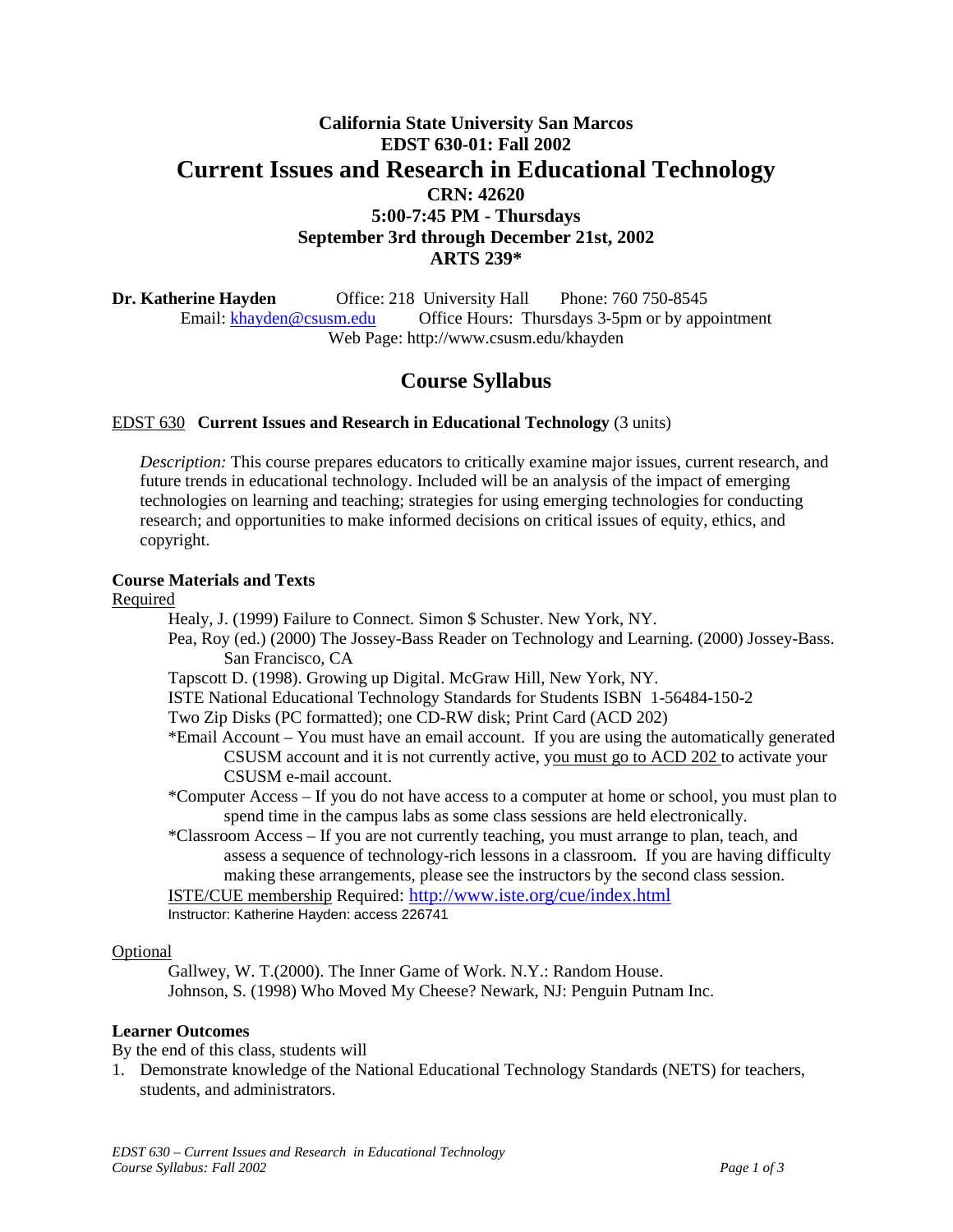- 2. Be knowledgeable about issues of change, digital divide, equity, and challenges of implementation of technology in the curriculum.
- 3. Develop short and long term technology professional development goals, plan for activities to reach goals and plan for assessment of goals.
- 4. Identify key features of various electronic communication forums and be able to apply their use for purposes of professional growth, research, and instruction.

## **College of Education Mission Statement**

The mission of the College of Education Community is to collaboratively transform public education by preparing thoughtful educators and advancing professional practices. We are committed to diversity, educational equity, and social justice, exemplified through reflective teaching, life-long learning, innovative research, and on-going service. Our practices demonstrate a commitment to student-centered education, diversity, collaboration, professionalism and shared governance. (Adopted by COE Governance Community, October 1997)

## **COE Attendance Policy**

Due to the dynamic and interactive nature of courses in the College of Education, all students are expected to attend all classes and participate actively. At a minimum, students must attend more than 80% of class time, or s/he may not receive a passing grade for the course at the discretion of the instructor. Individual instructors may adopt more stringent attendance requirements. Should the student have extenuating circumstances, s/he should contact the instructor as soon as possible. In this course, the instructor has adopted this additional policy: If you miss two class sessions, you cannot receive a grade of A or A-; if you miss three class sessions, you cannot receive a grade of  $B+$  or B. If you have extenuating circumstances, you should contact the instructor as soon as possible.

## **Plagiarism and Cheating**

Please be sure to read and understand the university policy on plagiarism and cheating as it will be strictly enforced. Academic dishonestly will not be tolerated and will result in a failing grade for this course and will be reported to the University.

## **Authorization to Teach English Learners**

This credential program has been specifically designed to prepare teachers for the diversity of languages often encountered in California public school classrooms. The authorization to teach English learners is met through the infusion of content and experiences within the credential program, as well as additional coursework. Students successfully completing this program receive a credential with authorization to teach English learners. (Approved by CCTC in SB 2042 Program Standards, August 02).

## **Disabled Student Services**

Students with disabilities who require academic accommodations must be approved for services by providing appropriate and recent documentation to the Office of Disabled Student Services (DSS). This office is located in Craven Hall 5205, and can be contacted by phone at (760) 750-4905, or TDD (760) 750-4909. Students authorized by DSS to receive accommodations should meet with me during my office hours or in a more private setting in order to ensure your confidentiality.

## **National Board for Professional Teaching Standards (NBPTS)**

All courses within the CSUSM masters program are intended to provide a comprehensive professional development experience. Teachers pursuing National Board Certification will find the COE assessment process, including requirements for portfolio completion, particularly helpful. Regardless of whether or not National Board Certification is sought and achieved, by the time teachers complete the program they will have made and documented significant accomplishments, which will be reflected in their practice.